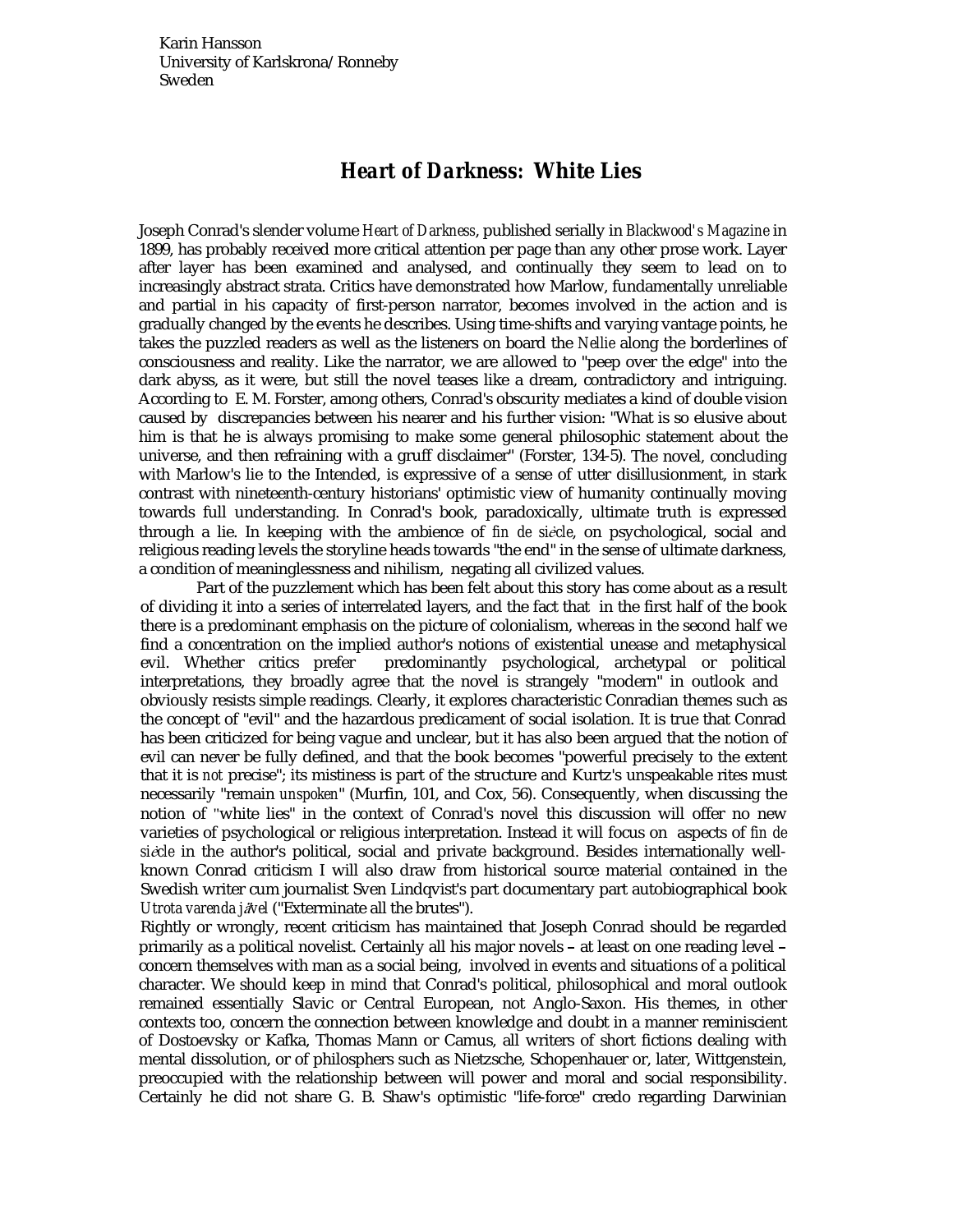evolution. Instead, to judge from his letters and diaries, he saw society as "basically criminal," crime as "a necessary condition of organized living," and man as an "evil animal." Kurtz and Marlow both illustrate how the horror of man's life is perpetuated by lying and continuous deception. As Thomas Brook argues, "Conrad's art approaches the truth . . . not by stating it but reminding us of the lie that accompanies every effort to name the truth" (Brook, 241).

As a political novel *Heart of Darkness* offers a description of the clash between European and non-European cultures, embodied in the encounter between self and "other," an "analysis of the deterioration of the white man's *morale*, when he is let loose from European restraint, and planted down in the tropics as an emissary of light and armed to the teeth, to make trade profits out of the subject races" (Garnett , quoted in Sherry, ed. 132-33). We know that Conrad himself left the Congo shocked by the exploitation of the natives; his experiences there had a lasting effect on his imagination and left him with a basic uncertainty about his own identity. Some of the parallels between *Heart of Darkness* and Conrad's Congo adventure are so obvious that it often becomes tempting to think of the novel as thinly disguised autobiography.

Against this background it seems strange that the novel was not begun for almost a decade following the author's departure from Africa. A natural question would be what biographical or topical event after his return to Europe could have occasioned the work. We might also ask why Conrad had kept this material for seven years. Finally, why did he interrupt his honeymoon in Brittany in July 1896 to compose "An Outpost of Progress," generally considered a pre-study for *Heart of Darkness*, and written seven years before the Congo debate flourished in 1903? The gap between December 1889, when Conrad visited the Congo, and December 1898, when he started writing *Heart of Darkness* is intriguing. Do we have the right to assume that Conrad himself in vain tried to erase his memories of the Congo experience during these years, just as Marlow after his return to Europe wanted to forget Kurtz, "to surrender personally all that remained of him with me to that oblivion which is the last word of our common fate" (245)? Why did Conrad bring his painful memories to the surface to describe the relationship between Europe's noble ideals, embodied by Kurtz, and the lie that Marlow resorts to after his experience of the horror at the heart of darkness?

With Conrad, inquiry into the biographical origin of a work is not only misconceived and irrelevant but also reductive. And certainly, equating Marlow with the author is not justified. Yet Conrad always claimed that narrative has a function similar to that of history, and that it is actually even closer to truth:

Fiction is history, human history, or it is nothing. But it is also more than that; it stands on firmer ground, being based on the reality of forms and the observation of social phenomena,<br>documents, and the reading of print and handwriting -- on second-hand documents, and the reading of print and handwriting -- on second-hand<br>impression. Thus fiction is nearer truth. (NLL, 17) fiction is nearer truth. (*NLL*, 17)

On the personal level, it is true, he was intensely concerned that the life which provided the literary material should not be identified with the mind that explored it, emphasizing that it was not the experience in itself that mattered, but "the experience as understood by the mind and rendered significant by the art" (Berthoud, 4). Thus it is ironic that the same writer who describes *Heart of Darkness* in the prefatory Author's Note (1917) for the Heinemann edition of 1921, as no less "authentic" than *Youth*, merely his own Congo experience "pushed a little (and only a little) beyond the actual facts of the case" in the same text appears to be deeply sceptical about biographical criticism and repudiates all attempts to reduce his work to its biographical origins. \_In a derogatory tone he dismisses "curious men . . . prying into all sorts of places (where they have no business) and come out of them with all kinds of spoil." Referring to these inconsistencies and contradictions on the part of the writer, the following discussion will indicate the interrelationship of some personal, historical and topical issues which can contribute to our reading of *Heart of Darkness* and our understanding of its author.

The novel invites historical criticism from the outset by deliberate historical parallels such as the mention of the famous ships, "the *Erebus* and *Terror*, bound on other conquests - and that never returned" (137). There is also a topical connection, because the men of Sir John Franklin's expedition in search of the North-West Passage were talked of again at the end of the 19th century, not merely because they failed to return, but on the basis of recurrent Eskimo accounts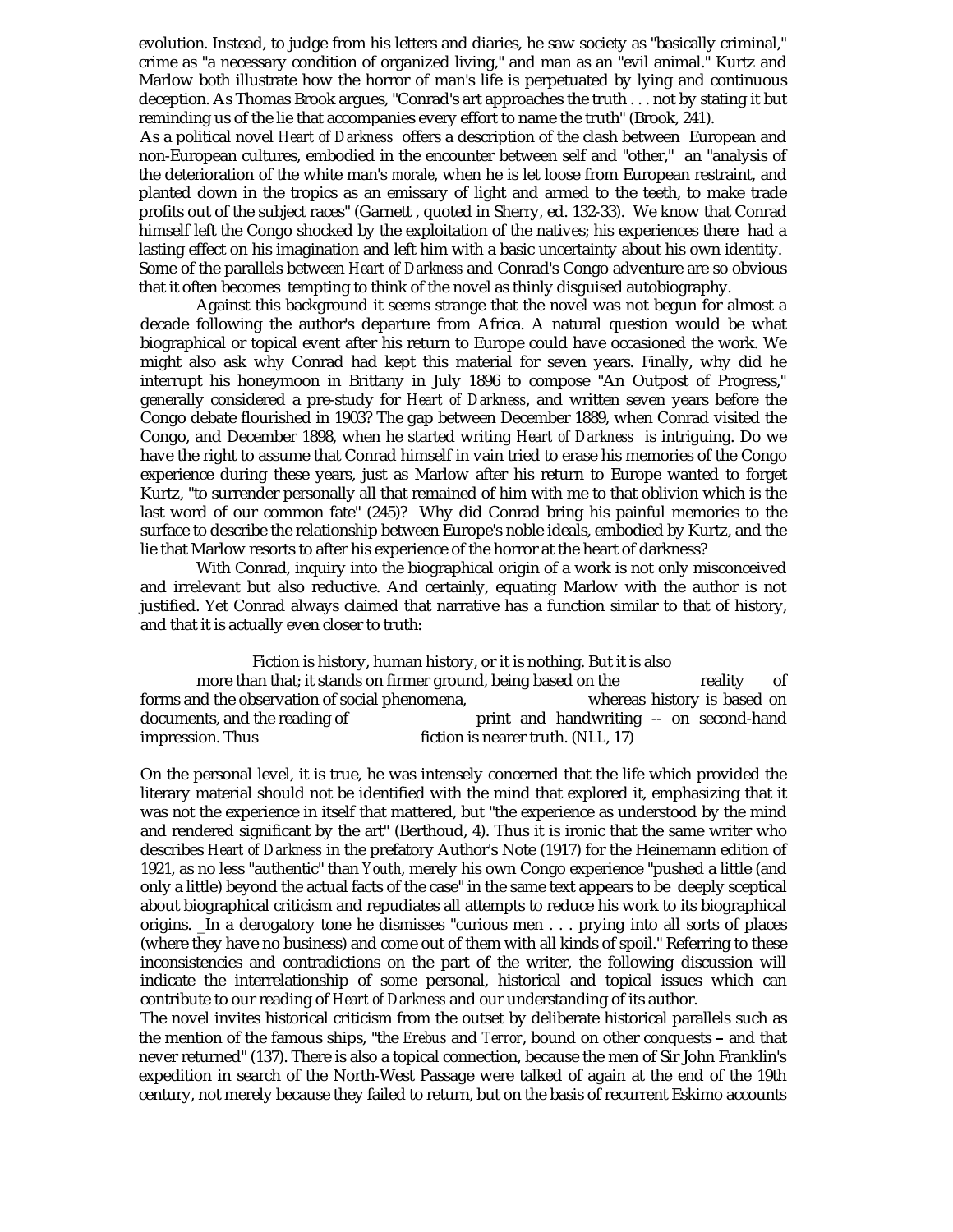that some of the explorers appeared to have prolonged their lives by cannibalism. This scandalous story rose to the surface from time to time, for instance in the 1880s. Further, it would have interested Conrad, who elsewhere has described his fascination with the early explorers, particularly those of the arctic, and with books like Leopold McClintock's *The Voyage of the 'Fox' in the Arctic Seas*, which sent him off "on the romantic explorations of [his] inner self" (*LE*, 16-17). It also gives indirect support to the unknown reviewer of *Heart of Darkness* who claimed that above all this is a story of cannibalism.

The historical element is seen again when Conrad has Marlow draw the parallel between the Roman colonization of Britain and the introduction of European civilization to Africa, and then has his protagonist cum narrator speculate about how the Romans felt when they first arrived among the British "savages" (139). Conrad might have been inspired by a famous speech by a contemporary celebrity, Henry Morton Stanley, who made the same comparison (Sherry, 120); this very person, as will be further discussed, was the man who may have inspired the portrait of Kurtz.

Stanley Falls, corresponding to the Inner Station in the novel, was also the white spot - the unknown and unexplored area - on the map that Conrad had pointed out as early as 1868 as a goal of his adult life (*PR*, 13). Yet it was not the stories of African adventures but the readings of the arctic explorations that had caused him to equate blankness with the unknown, and explorers of the white wilderness with true heroism, thrilled by "the blankest of blank spaces on the earth's figured surface" (PR, 41). The Congo experience was to give him new insight into human nature where the usual pattern was completely reversed: whiteness and light may turn out to be blackness and darkness, and blackness and darkness may in fact be relatively pure. His letters from the Congo indicate that the experience very nearly robbed him of all taste for life in general and humankind in particular: "Everything here is repellent to me. . . Men and things, but above all men"(*NLL*, 1: 59). His loss of illusions initiated his theme of 'white lies' and his paradox of ultimate truth presented as a lie.

"Extermination," the very word used by Kurtz in his notorious report, was an idea that was frequently discussed among scientists, philosophers and writers at the time. To Conrad's contemporaries, European expansion was seen as a biological necessity. The notion that it was inhumane to prolong the natives' struggle for survival by external and artificial means was brought to the fore in the writings of Eduard von Hartman, whose *Philosophy of the Unconscious* (1884) Conrad read in translation. Similar thoughts, sometimes referred to as social darwinism, were expressed by the leading philosopher of the time, Herbert Spencer, for instance in his *Social Statics* (1850). Discussing the rights of imperialism and civilization to further human happiness, Spencer actually uses the words 'exterminate' and 'brute' (see Lindqvist, 18-19).

Such theories were still current in 1897 when British imperialism reached its summit. Representatives of all subject peoples and territories, representing almost one fourth of the world, gathered in London to celebrate the 60th anniversary of Queen Victoria's succession to the throne. At the time a magazine called *Cosmopolis* published untranslated contributions in German and French directed at a generally European, highly literate reading public. In the jubilee issue Queen Victoria was compared to Darius, Alexander and Augustus, none of whom could compete with her empire, though, which by then had more inhabitants than China. In this magazine international contributors joined the congratulatory choir. Colonial expansion was celebrated, and the importance of the sacred mission of bringing light and Christian belief to the dark places of the world was emphasized. This was the very magazine that Conrad chose for the publication of "An Outpost of Progress." To many readers the story, with its anticolonial bias, must have formed a shocking contrast to the rest of the contents.

The Congo had become the personal property of Leopold II of Belgium, who controlled the country until he died in 1908. The inhabitants were more or less enslaved, and the young nation's monarch, of notoriously immoral standards, organized a meeting in Brussels to discuss his own plans for the Congo. On that occasion he used a rhetoric recalling that of Kurtz' in Conrad's novel: "to open to civilization the only part of our globe where Christianity has not yet penetrated and to pierce the darkness which envelops the entire population" (Hennessy, 13). In 1891 the King had decreed that his representatives in the Congo had a monopoly on the so called "trade" with rubber and ivory; non-Belgian traders could be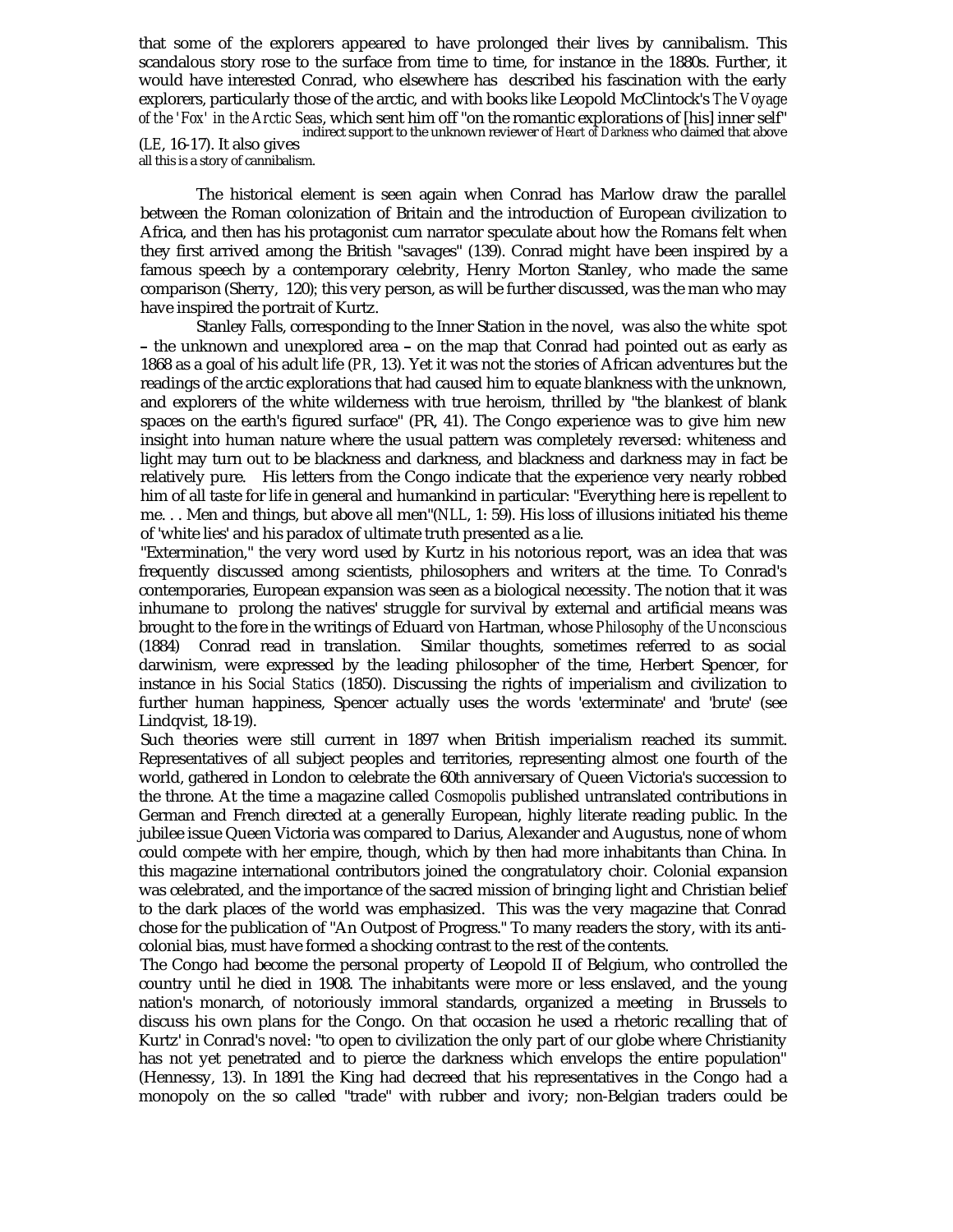summarily shot. The natives were forced to deliver without pay, and those who refused had their villages burnt down, often their hands cut off and their children killed.

At the time little attention was paid to the damning reports of atrocities from a handful of missionaries. One of the first to react against the appalling conditions in the Congo was Sir Charles Wentworth Dilke, a radical politician and a director on the board of the Aborigines Charles Wentworth Dilke, a radical politician and a director on the board of the Aborigines<br>Protection Society. His article "Civilization in Africa" was printed in *Cosmopolis* in July 1896 -Protection Society. His article "Civilization in Africa" was printed in *Cosmopolis* in July 1896 –<br>the same month as "An Outpost of Progress" – and it contains several parallels with Conrad's description of the effects of the climate, loneliness and distance from Europe on white people in Africa. According to Sven Lindqvist, Dilke's article can be read as a draft for Conrad's "An Outpost of Progress," a story that in turn was a draft for *Heart of Darkness* (Lindqvist, 40).

Carlier, one of the main characters in "An Outpost of Progress," uttered the infamous dictum, "exterminate all the niggers," and two years later this would be echoed in Kurtz's, "exterminate all the brutes."

The name of Henry Morton Stanley looms large in the topical background of Conrad's novel. In October 1898, two months before Conrad started writing *Heart of Darkness*, the story about Stanley's African expedition to save Emin Pascha became a matter of discussion as George Schweizer's *Emin Pascha, His life and work, compiled from his journals, letters, scientific notes and from official documents* appeared and was reviewed. In Schweizer's book for the first time the story is told not from Stanley's point of view but of Emin's himself, who turned out to be not a noble pascha, but a Jew from Silesia, who like Kurtz did not particularly enjoy being "saved." Lindqvist makes the comment that in Stanley's version not only his own "Intended," Dolly, but in fact the whole white world had been told a lie (Lindqvist, 64-65).

The topicality makes it interesting to consider the obvious parallels between Marlow going up the Congo River in order to save Kurtz and Stanley's journey with the alleged noble aim to save Emin from the Dervish. Emin and Kurtz both led isolated lives in the interior of Africa, and neither wanted to be rescued and brought back to 'civilization' (Watt, 143). But it is also worth noticing that Conrad chose Stanley to provide Kurtz' features, not Emin. Kurtz too "desired to have kings meet him at railway-stations on his return from some ghastly Nowhere" (238). Already before Conrad's Congo adventure he must have noted Stanley's return to Europe from his three-year expedition which was a great popular event in the autumn of 1889. Actually, Stanley was expected to complete his mission and leave the Congo at the time when Conrad was in Brussels to be interviewed by the head of the Societé Belge pour le Commerce du Haut-Congo about his journey. In April 1890 Stanley again became a front-page name when had finished his book *In Darkest Africa*. Brussels was dominated by festivities to his honour. The connection between Stanley and ivory was made more than evident: at his welcoming banquet King Leopold had the room decorated with the tusks of 400 elephants. In the midst of these celebrations in Belgium and England Conrad left for the Congo. It is a strange coincidence that the same day Conrad approached Stanleyville/the Inner Station, Stanley's *In Darkest Africa* was published. It was advertised and Sven Lindqvist also draws the parallel between Stanley's dealings with Lord Kitchener and the massive liquidation of the Dervish, an important event in 1898. Kitchener, too, was welcomed by Queen Victoria; just like Stanley he was awarded a honorary doctorate at Cambridge, and he was celebrated for having opened up the Nile Valley "to the civilizing influences of commercial enterprise." The battle of Omdurman, where 11,000 Sudanese soldiers were killed and few of the 16,000 wounded survived (whereas the British lost only 48), coincided with Conrad's decision to interrupt his writing about other issues to devote his time wholly to the matter of Africa. Illustrations in the British press showed the humiliating procedures of capitulation, for instance the king of Ashante and his mother crawling on all fours to kiss the boots of British officers. Marlow's reaction at the report of the crawling chieftains and Kurtz's "unspeakable rites," wherein the natives worship him as a god, are brought to mind. It is probable that both Conrad's presentation of imperialist ideology and its contrast, Kipling's view of "the white man's burden," were inspired by Kitchener and Omdurman. As Lindqvist argues, the mission was equal to that of Kurtz: "Exterminate all the brutes." In the context of these topical events and the double perspective of *Heart of Darkness*, it is interesting to consider the apparent necessity for Europe's high culture to cover up the brutal consequences of its most noble aims (Lindqvist, 96-98). Thomas Brook uses Michel Foucault's term "counter-memory" to define the process of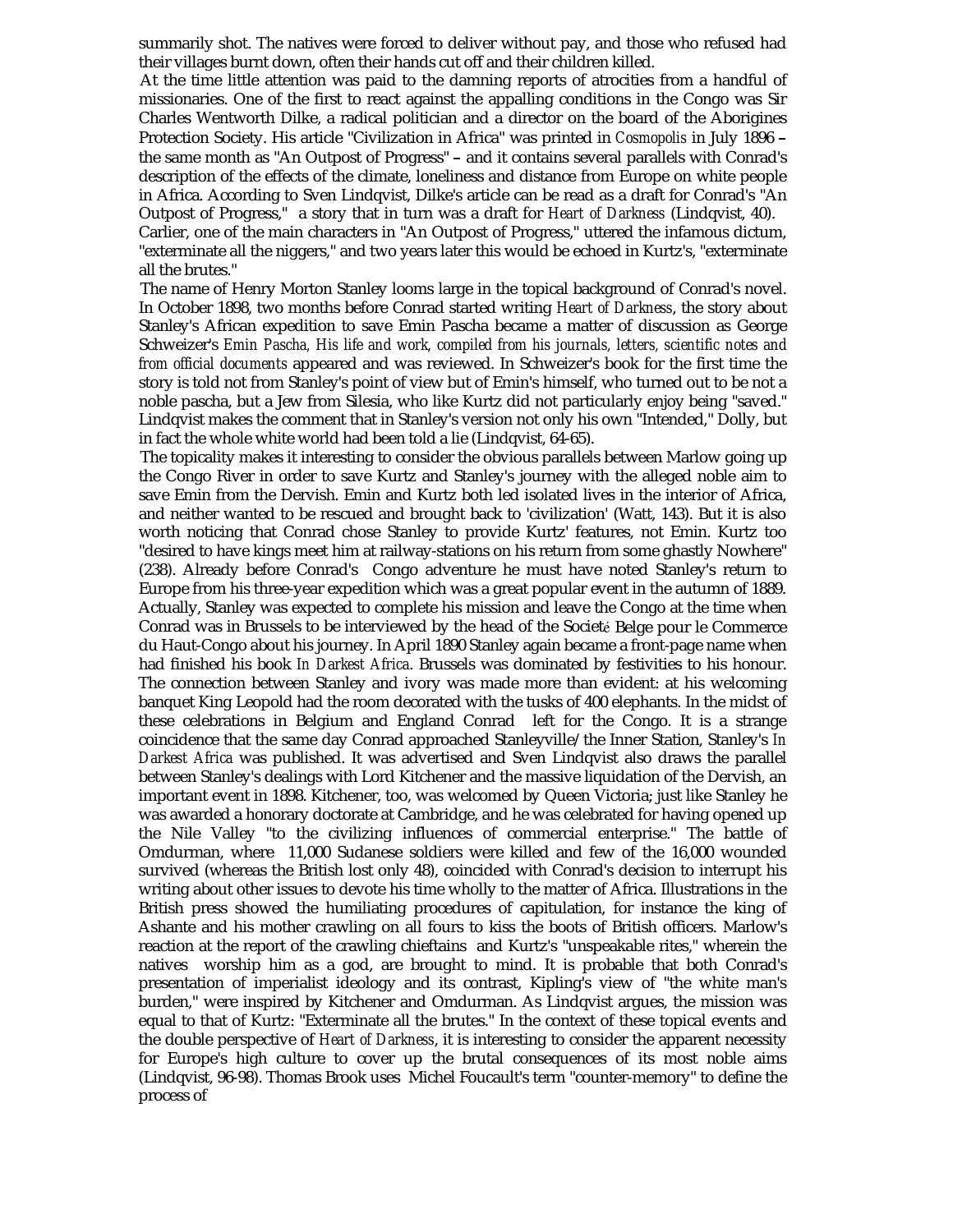| a memory that disrupts the narrative of enlightened progress |                                          |     | that                |                    |
|--------------------------------------------------------------|------------------------------------------|-----|---------------------|--------------------|
| official European culture tried to tell about its history    |                                          |     |                     | Official memory of |
| light and counter-memory of darkness are                     |                                          | in. |                     | Conrad's narrative |
| inextricably connected even though the                       | official                                 |     | memory's ascendancy |                    |
| depends upon the lies that                                   | repress the counter-memory. (Brook, 240) |     |                     |                    |

Already in his second novel, *An Outcast on the Islands* (1896), Conrad had written about the European colonists in the terms of "the invisible whites" referring to the natives' impression that they were able to kill without even being present (*OI*, 205). Their weapons invested them with "remote superiority" whose effects could be seen in "the dark mangroves of the muddy creeks . . . full of sighs of the dying men who were stricken down before they could see their enemy (51). Similar thoughts had earlier been expressed in H. G. Wells's *The Invisible Man* (1897), a pessimistic story of future colonialism and conquest where invisibility is used to kill out of pure selfishness. This book was one of the last that Conrad read before starting on *Heart of Darkness* (Lindqvist, 110). In a letter to Aniela Zagorska he speaks of his admiration for Wells's "individualistic judgement" and recommends the novel for translation into Polish (Christmas 1898, *CL*, 2: 138).

In December 1898 the annual meeting of the Royal Statistical Society was opened with a speech by its chairman Leonard Courtney on "An experiment in commercial expansion," referring to the efforts of Leopold II to personally control an area as large as Europe with possibly 325 million inhabitants. His speech, summarized in Conrad's favourite periodical the *Saturday Review*, mentions a certain Captain Rom who decorated his garden with the skulls of 21 natives. On 17th December, 1898 Conrad could read about this macabre incident. The day after he started writing *Heart of Darkness*, wherein the skulls on the palings outside Kurtz's house illustrate the ultimate consequences of his morbid motto (Lindqvist, 45).

In combination with these events we must take into account Conrad's own precarious mental situation, partly a consequence of the Congo experience: In 1878 he suffered from depression, had a series of nervous breakdowns, and even attempted suicide (see *CL*, xxi). In letters from the 1880s he complains of inexplicable periods of powerlessness. Later letters from the 1890s indicate lasting pessimism and nervous disorder, sometimes with a wording recalling *Heart of Darkness*: "*Comme tout est noir, noir*" (1895, *CL*, 1: 201); "I suspect that I am getting through a severe mental illness" (1896, *CL*, 1: 287); "I ask myself whether I am breaking up mentally. I am afraid of it"(1896, *CL*, 1: 296); "I am worried and stupidly nervous about imaginary things" (1896, *CL*, 1: 313)". In a letter from 1897 he speaks of the universe as a "knitting machine" which "knits us in and . . . knits us out"(*CL*, 1: 425); the Fates in the shape of the knitting women at the Brussels office are easily brought to mind.

A year later Conrad argues in a letter to his friend Cunninghame Graham that existence seems incomprehensible: "Half the words we use have no meaning whatever. . . Faith is a myth, a divorce between man and 'reality'"(*CL*, 2, 17), and in another letter to Edward Garnett from that period his despair is even more obvious: "I feel suicidal" (*CL*, 2: 83). Against this background it is understandable that the fallibility of words and the abuse and failure of language become central themes in *Heart of Darkness*. According to Marlow, "it is impossible to convey the life sensation of any given epoch of one's existence - that which makes its truth, its meaning - its subtle and penetrating essence . . . We live as we dream - alone" (172). Kurtz, a man hollow to the core, offers a parody of hollow white rhetoric *Đ vox et praeteria nihil* - a combination of eloquence and mean ambition, an illustration of demagogic leadership equating progress with genocide. Marlow's thinks of him as a "voice," and the lasting impact of their brief encounter is largely due to the fact that Kurtz is not a hypocrite. He is not significantly worse than the others. He has killed for his pleasure, it is true, but those he killed are no more dead than all the other victims of European civilization. What scares Marlow is rather his own reaction: he reluctantly has to consider Kurtz's way of life as an alternative to his own, and also to realize that everything he used to set store by in Europe has ceased to make sense in Africa. Language itself becomes absurd because it cannot possibly cover this "reality" (cf. Cox, 50). The inadequacy of language prevents us from penetrating into "the heart of darkness": like Marlow, we must rely on imagery and metaphors; the mistiness, the "haze," which Marlow speaks about in the beginning is an unavoidable necessity. Thus the term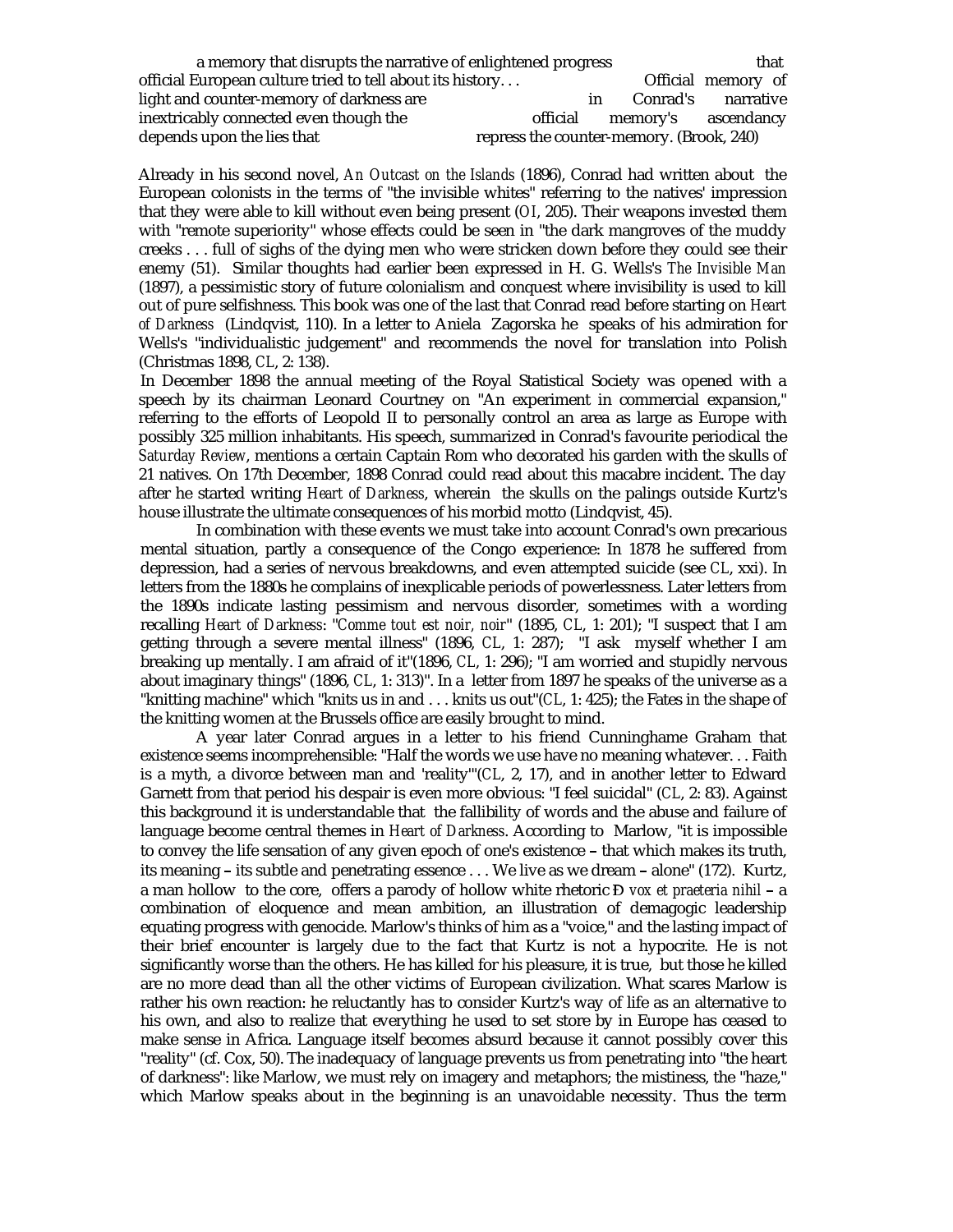"enemy" is applied to bewildered and helpless victims, the word "criminals" to moribund shadows, "pilgrims" to greedy scoundrels. Such words as "worker," "rebel," and "customhouse," presuppose the entire social apparatus and stability of European life. In this grotesque context death becomes a commonplace triviality (Berthoud, 14).

What strategies, then, remain for the survival of humanitarian principles in this predicament? What can save us from moral degradation and Kurtz's state of final selfdeception? A few foregrounded key words point at possible tactics. "What saves us is efficiency," says Marlow (140). Another commendable quality is "restraint" (195, 221), not going ashore "for a howl and a dance" (187), and the somewhat cowardly concentration on "surface reality," represented by the Accountant, or giving up one's self to assume a sort of "patchwork" identity like the Harlekin. Conrad's own view can be gleaned from letters and diaries, constantly emphasizing human decency and the work ethic.

An impartial view of humanity in all its degrees of splendour or misery, together with a special regard for the rights of the

unprivileged of this earth, not on any mystic ground but on the ground of ellowship and honourable reciprocity of services, was the dominant simple fellowship and honourable reciprocity of characteristic of the mental and moral atmosphere of the houses which sheltered my **hazardous** childhood: - matters of calm and deep conviction both lasting and consistent, and removed as far as possible from that humanitarianism which seems to be merely a matter of crazy nerves or a morbid conscience (*PR,* vii and xv)

In his preface to *A Personal Record* Conrad wrote: "Those who read me know my conviction that the world, the temporal world, rests on a few very simple ideas; so simple that they must be as old as the hills. It rests, notably, among others, on the idea of Fidelity" (*PR*, "A Familiar Preface," xix). Personal commitment and community are also considered an answer to nihilism. "Resignation is not indifference," he writes. "I would not like to be left standing as a mere spectator on the bank of the great stream carrying onward so many lives. I would fain claim for myself the faculty of so much insight as can be expressed in a voice of sympathy and compassion" (*PR*, "A Familiar Preface," xv). What saves us in a corrupt society is sticking to "surface reality" or insulating ourselves, like the Accountant equipped with moral "blinkers" to avoid possible identification with suffering fellow-men. Elsewhere Conrad has given proof of his faith in the power of art to communicate some kind of meaning when language fails, although he himself "deliberately repressed the sensitive, imaginative side of his nature, and forced his mind into safer, more normal channels of thought" - and sometimes considered suicide the only adequate response to meaning-lessness (Cox, 4).

As noted earlier, Conrad's view of life remained Central European rather than British. The novel looks back on early European explorers, but it also indicates a timeless, characteristically European or generally Western perspective that implies the conception of the superior race which alone justified colonial activity of the type described in the book. "The End" that he indicates is even worse than contemporary colonialism: the ultimate horror is suggested by the identification of Marlow with Kurtz, his alter ego. The African experience in the heart of darkness, where black turns white, and white turns black, has not made Kurtz become more "primitive," but more "European" and more "civilized". It is worth noting that "all Europe contributed to the making of Kurtz" (207), because in retrospective this information also indicates what demagogic leadership and mean ambition may cause "civilized" Europeans to do in the future, and the story becomes suggestive of some ultimate destruction of human culture. Not even the most gifted artist or writer can stop this. It is significant that while he was working on *Heart of Darkness*, Conrad, the pessimistic moralist, wrote in a letter to his friend Cunninghame Graham about the problems of insight, the shortcomings of ordinary men facing evil and the horror of "the end":

Know thyself. Understand that you are nothing, less than a shadow, more insignificant than a drop of water in the ocean, more fleeting than the illusion of a dream. (*CL*, 1: 423)